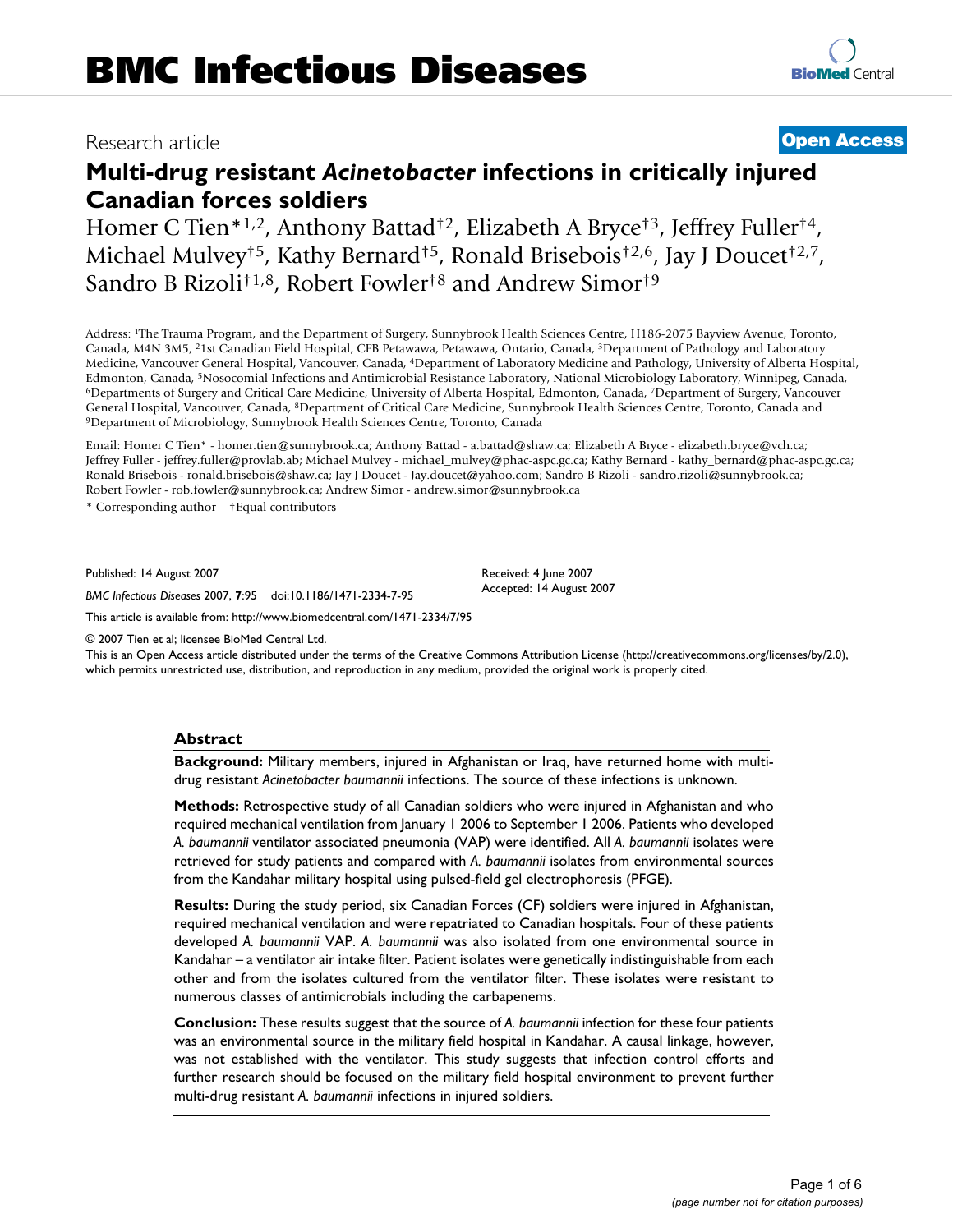#### **Background**

*Acinetobacter baumannii* is a gram-negative bacterium that can cause infectious outbreaks in critically-ill patients, often with limited treatment options due to antibiotic resistance [1-3]. In November, 2004, the Centers for Disease Control and Prevention (CDC) reported an increasing number of multi-drug resistant (MDR) *A. baumannii* bloodstream infections in United States military personnel returning from service in Iraq and Afghanistan [\[4\]](#page-5-0). The source of these infections is unknown. We report the results of an infection control investigation of four Canadian Forces members who developed ventilator associated pneumonia (VAP) from MDR *A. baumannii* after injury in Afghanistan.

## **Methods**

In November 2005, Canadian Forces (CF) members deployed to Kandahar, Afghanistan. Surgical support was provided by the 248th Combat Support Hospital, a US medical unit. However, a Canadian-led medical unit (Role Three Multinational Medical Unit (R3MMU)) assumed command of the facility on February 7, 2006. Two of the authors (HCT and AB) were part of the first Canadian medical contingent to arrive at this facility in Kandahar. Three mechanical ventilators (iVent201, Versamed Inc, Pearl River, NY) were purchased from the departing US organization, and were left in the facility for use by the R3MMU. At the time of the hand-over, this facility had 11 beds in a small, common room. The intensive care unit consisted of three of these beds which were equipped with the iVent ventilators. The R3MMU has basic laboratory support, but does not have any microbiological testing capability.

While working at this hospital, the authors (HT and AB) treated a Canadian soldier (patient one) who suffered a severe head injury and required mechanical ventilation. After this patient was evacuated back to Canada, they were informed that he developed MDR *A. baumannii* VAP. As a result, they took environmental samples from inside and around the hospital. These included numerous soil samples from around the operating room, ICU and resuscitation bay. Because the hospital did not have microbiological testing capabilities, they collected all samples using sterile forceps or sterile basins, and placed them into sterile specimen containers. Also, they dismantled the patient's (patient one) mechanical ventilator, and collected samples (including the air intake filter) from it using sterile forceps and specimen containers. These were all couriered to microbiology laboratories in Canadian hospitals for testing. The samples arrived in Canada approximately 72 hours after collection.

Several months after returning to Canada, the authors(HCT & AB) then identified all CF members who

were injured in Kandahar and who required mechanical ventilation using aeromedical evacuation records (obtained through the Canadian Forces Health Services) from 1 January 2006 to 1 September 2007. In general, injured CF members are evacuated by US Air Force medical teams to a US army hospital in Germany (Landstuhl Regional Medical Center or LRMC). Canadian medical teams then bring casualties from LRMC to civilian Canadian hospitals. During the study period time, CF members were repatriated to five different civilian tertiary care centers in Canada.

We reviewed the medical records of these patients from Kandahar, LRMC and their respective Canadian hospitals, if available. We also contacted the attending physicians responsible for each patient in Canada to discuss each patient's clinical course in hospital. We also contacted the microbiology department of LRMC and all involved Canadian hospitals to obtain the microbiological record for each patient. Our primary outcome of interest was the development of *A. baumannii* ventilator associated pneumonia, as defined by the CDC's National Nosocomial Infection Surveillance system [5]. *A. baumannii* respiratory isolates were then retrieved, if available, for all patients who developed *A. baumannii* VAP. Patient isolates were then compared to each other, and to any positive environmental isolates from the hospital in Kandahar.

Organisms were identified using standard laboratory methods, including Gram stain appearance, colonial morphology, negative oxidase reaction, and the VITEK-2 ID-GNB card (bioMérieux, Hazelwood, MO). Antibiotic susceptibility testing was done using the VITEK-2 AST-N019 card according to the manufacturer's instructions (bioMérieux). Genomic DNA from all *A. baumannii* isolates was digested with *Apa*I for molecular typing by PFGE [6]. Interpretation of DNA profiles generated by PFGE was done visually. Isolates were considered to be genetically related if their PFGE patterns differed by three of fewer bands [7].

Institutional review ethics approval was obtained to conduct this study. However, individual consent was not obtained from each patient as some had been already discharged from hospital. As the number of critically wounded CF casualties was small during the study period, we only present aggregate demographic data (means  $\pm$ standard deviation), as individual information may identify specific patients. Statistical analysis was performed using SAS version 8.02 (SAS Institute, Carey, NC).

#### **Results**

During the study period, six CF members required mechanical ventilation and were evacuated through LRMC to five different Canadian hospitals. Four of these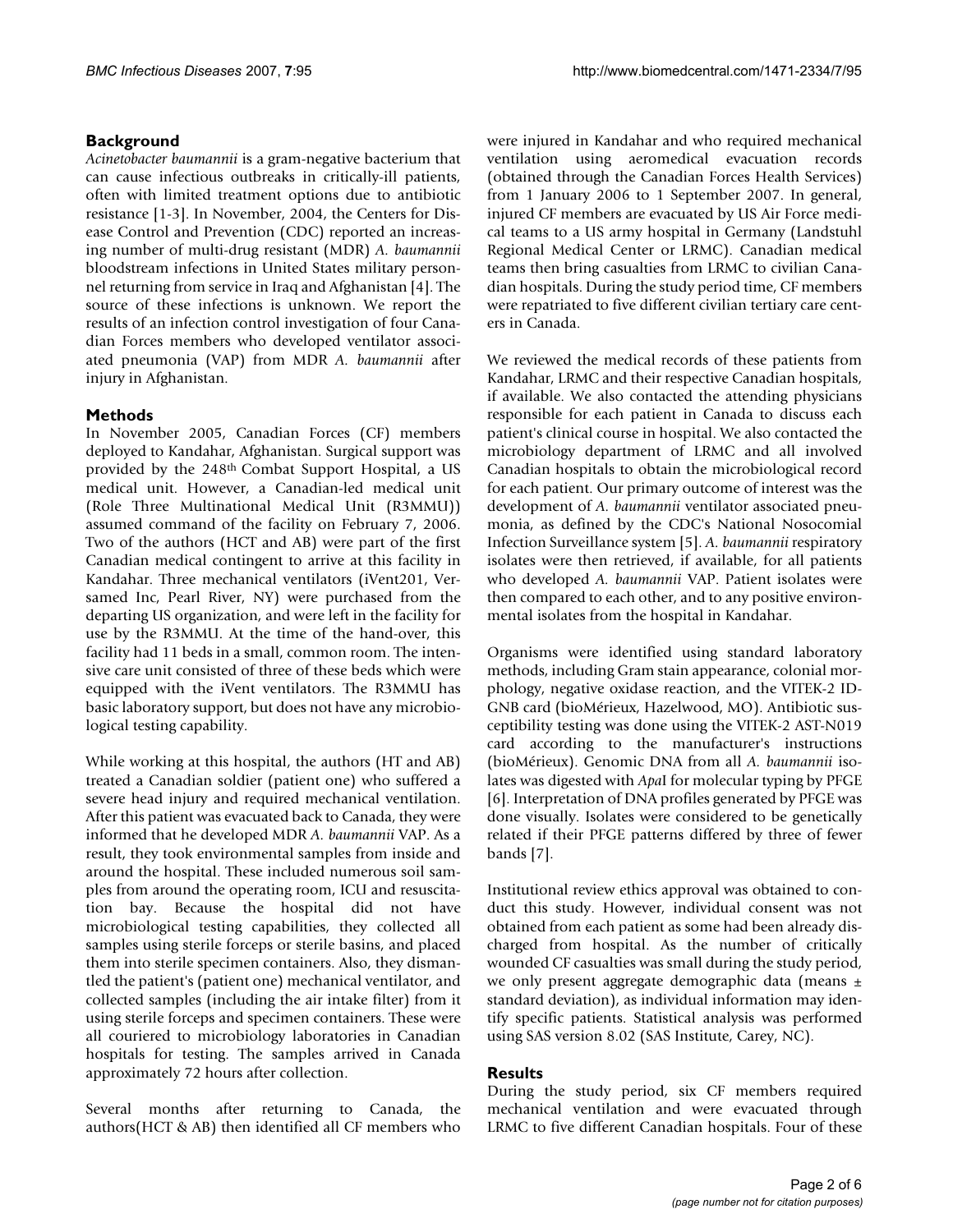patients developed multi-drug resistant *A. baumannii* VAP. Their mean age was 26.5 years ( $\pm$  8.5). Three sustained multiple injuries from improvised explosive devices; one received a severe head injury. On average, they required 68 days of mechanical ventilation  $(± 70 \text{ days})$ .

During this same period of time, a total of 42 injured CF members were evacuated from Kandahar to Canadian hospitals, through Landstuhl Regional Medical Centre. On review of the *A. baumannii* screening results from LRMC (which was performed shortly after admission), there were skin culture reports found for 25 of these patients; reports were not found for 17. Only two patients had positive screening tests that were positive for *A. baumannii* (preliminary, non-published results). One of the positive screening tests was from one of the four study patients (patient one). Unfortunately, the isolate was not available for testing by PFGE.

The *A. baumannii* respiratory isolates retrieved from Canadian hospitals and from LRMC for these four patients were molecularly identical based on the PFGE (See Figure 1). For patient one, a multi-drug resistant strain of *A. baumannii* was cultured from a bronchoalveolar lavage (BAL) specimen obtained five days post injury at LRMC. The BAL was done for signs and symptoms suggesting VAP, including a fever and an infiltrate on chest radiography. This strain of *A. baumannii* persisted in respiratory samples isolated from the Canadian hospital. The *A. baumannii* isolates for patients two and three, obtained from LRMC on post-injury days ten and twelve respectively were multidrug resistant and identical to the multi-drug resistant strain from patient one (Figure 1). Both patients were showing signs of VAP (fever and infiltrates on chest radiography) at the time of these positive cultures. These same strains were also cultured from respiratory samples from patients two and three in their respective Canadian hospitals. *A. baumannii* respiratory isolates from patient four, cultured two weeks post injury in Canada were also identical to this multi-drug resistant strain (Figure 1). Patient four also had clinical and radiological signs of VAP, at the time of this positive result. Respiratory isolates from LRMC for patient four were negative for *A. baumannii*.

*A. baumannii* was not isolated from any environmental samples, except from one ventilator air intake filter sample from Kandahar. This filter isolate was also multi-drug resistant, and identical to the MDR strain obtained from all four patients in LRMC and Canada. The antibiogram for the *A. baumannii* strains isolated from all four patients at their various hospitals showed identical antibiotic susceptibilities (See Table 1).

#### **Discussion**

We report four cases of multi-drug resistant *A. baumannii* infections in CF members injured in Afghanistan. MDR *A. baumannii* VAP was first diagnosed in three of these four patients at the US army hospital in Landstuhl, Germany and continued to be an issue for them in Canada. Patient four developed *A. baumannii* VAP while hospitalized in Canada. Originally, we suspected that the source of these infections was LRMC, as all four patients had molecularly identical strains of MDR *A. baumannii* VAP, and all four had been treated at LRMC where MDR *A. baumannii* infections are prevalent. However, the filter isolate was also identical to the MDR *A. baumannii* isolated from these four patients, suggesting that the field hospital was the original source of infection.

We were only able to demonstrate *A. baumannii* in one environmental sample – the ventilator filter isolate. If the field hospital were contaminated, we would expect fairly widespread contamination and therefore, would have expected multiple environmental samples to have been positive for *A. baumannii*. However, as mentioned previously, the R3MMU field hospital does not have microbiological testing capability; therefore, all samples were couriered to Canada for culture. This resulted in a delay of at least 72 hours prior to processing; this delay may be responsible for the low yield of positive cultures in our environmental samples.

The origin of the *A. baumannii* infections in soldiers injured in Afghanistan and Iraq is still unknown. These infections may have been acquired from environmental sources in the field, during treatment at military field hospitals, during evacuation from the theatre of operations, or during treatment at hospitals outside of the conflict area. During the Vietnam War, *A. baumannii* was recovered from traumatic injuries to extremities [8]. More recent reports have also identified *A. baumannii* infections in patients who suffered traumatic injuries, suggesting environmental contamination of wounds as a potential source [9]. Our report also suggests that these MDR *A. baumannii* organisms originated from an environmental source in the theatre of operations. All MDR *A. baumannii* isolates from these four patients were molecularly identical to the ventilator filter isolate from Kandahar.

*A. baumannii* has often been linked to infectious outbreaks involving the mechanical ventilation circuit [\[10-](#page-5-1) 12]. However, this study does not definitively establish a causal link between the contaminated ventilator in Kandahar and the subsequent four cases of MDR *A. baumannii* VAP. *A. baumannii* is a ubiquitous micro-organism that colonizes inanimate surfaces and medical equipment. Our patients may have just as easily acquired the MDR *A. baumannii* through lack of hand hygiene in health work-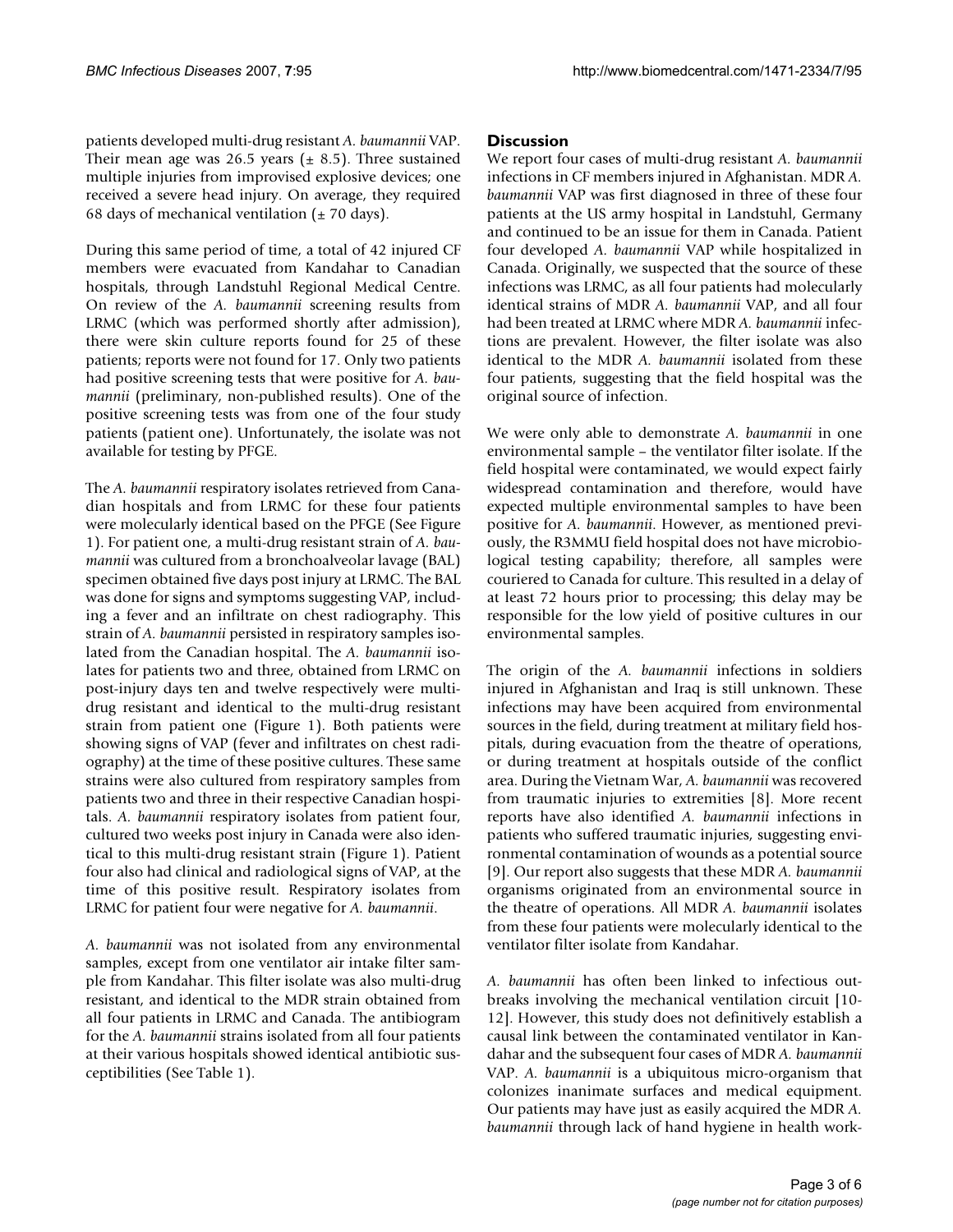

#### DNA fingerprint profiles of **Figure 1** *Acinetobacter baumannii* after *Apa*I-digested pulsed-field gel electrophoresis

**DNA fingerprint profiles of** *Acinetobacter baumannii* **after** *Apa***I-digested pulsed-field gel electrophoresis**. Lanes 1 and 12: Lambda DNA ladder (New England Biolabs, Mississauga, ON) Lanes 2 and 11: Unrelated *A. baumannii* strains Lane 3: Patient 1 (bronchoalveolar lavage (BAL) from LRMC) Lane 4: Patient 1 (Tracheal aspirate, Canada) Lane 5: Patient 2 (Tracheal aspirate, LRMC) Lane 6: Patient 2 (Tracheal aspirate, Canada) Lane 7: Patient 3 (Tracheal aspirate, LRMC) Lane 8: Patient 3 (BAL, Canada) Lane 9: Patient 4 (BAL, Canada) Lane 10: *A. baumannii* isolate from air intake filter, Kandahar.

ers, microaspiration or even hematogenous spread from an infected IV site. Once acquired, the ventilator may have been secondarily contaminated.

Unfortunately, because of limitations of the field environment, we were unable to trace contact exposures of infected patients back to specific health care workers. Because of limitations in personnel, patients were not assigned to specific health care workers; instead, two to three nurses were on duty for each shift, and collectively cared for all patients in the facility. As a result, all patients were exposed to all health care workers because of the small numbers of hospital staff. Likewise, we were unable to screen the hands of hospital health care workers, as the facility did not have microbiological testing capability.

Even so, the results of this report suggest that the field hospital environment is the source of MDR *A. baumannii*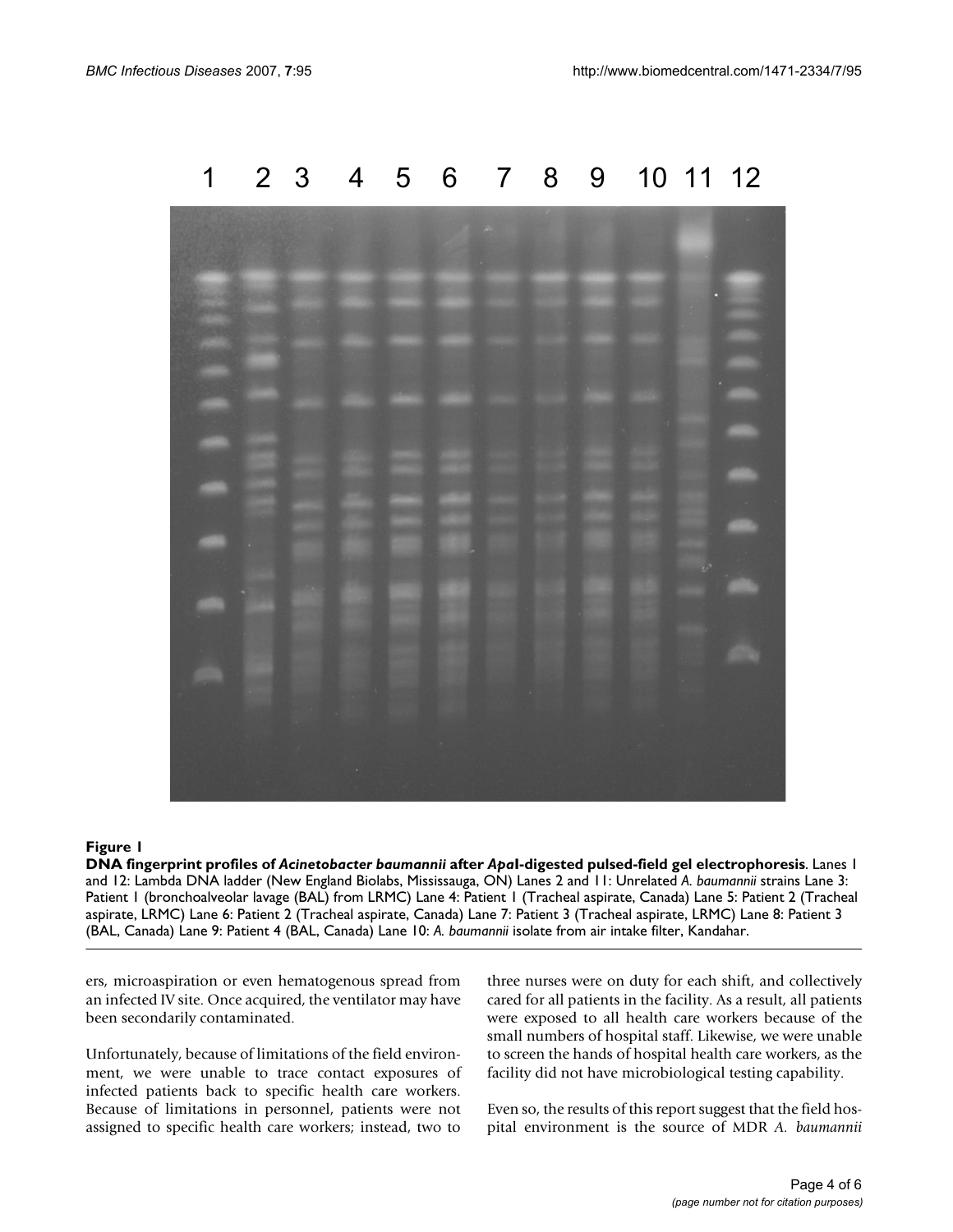| <b>Antibiotic</b>    | Sensitivity (MIC) MDR A. baumannii isolates |  |
|----------------------|---------------------------------------------|--|
| Ampicillin           | $R ( \ge 32)$                               |  |
| Gentamicin           | $R$ ( $\geq$ 16)                            |  |
| Trimethoprin/Sulfa   | $R$ ( $\geq$ 16)                            |  |
| Cefotaxime           | $R ( \ge 64)$                               |  |
| Ciprofloxacin        | $R \geq 4$                                  |  |
| Cefazolin            | $R ( \ge 64)$                               |  |
| Ampicillin/Sulbactam | $R$ ( $\geq$ 32/16)                         |  |
| Amikacin             | S ( $\leq$ 2)                               |  |
| Ceftazidime          | $R ( \ge 64)$                               |  |
| Cefuroxime           | $R ( \ge 64)$                               |  |
| Imipenem             | $R$ ( $\geq$ 16)                            |  |
| Mezlocillin          | $R$ ( $\geq$ 128)                           |  |
| Piperacillin         | $R$ ( $\geq$ 128)                           |  |
| Tetracycline         | $R$ ( $\geq$ 16)                            |  |
| Tobramycin           | S(S   S)                                    |  |
| Cefepime             | $R ( \ge 64)$                               |  |
| Levofloxacin         | $R \approx 8$                               |  |

**Table 1: Antibiogram of MDR** *A. baumanni* **isolates**

MIC, Mean inhibitory concentration (mcg/mL);

S, Sensitive;

infections and that increased infection control measures are required at the field hospital level in military theatre of operations. For example, regular ventilator cleaning and maintenance is difficult in the field setting, and outgoing staff from the 248th CSH reported that air-intake filters and antibacterial circuit filters were difficult to obtain. As a result, antibacterial circuit filters were not routinely used, and the air-intake filters were not routinely changed. Based on our findings, the ventilators are now regularly maintained, and air-intake filters are changed as recommended by the manufacturer. Anti-bacterial circuit filters are also now used (Intersurgical Filta-Therm Filter, Intersurgical Ltd, Wokingham Berkshire UK). As well, hospital cleaners have been hired and hand-washing stations have been established in patient care areas.

Our findings are likely applicable to US and British military field hospitals as well. Our ventilators were previously used by the 248th CSH. As well, the environmental and logistical problems that faced both the 248th CSH and the R3MMU are common across field hospitals in Afghanistan and Iraq [13,14]. Other contributory factors may have included non-restrictive antibiotic use at the field hospitals to compensate for poor environmental conditions [13].

Identifying the etiology of multi-drug resistant *Acinetobacter* infection in returning soldiers is important for preventing nosocomial transmission to other vulnerable patients. Zapor reported 53 cases of nosocomial transmission of MDR *Acinetobacter* that have directly resulted in four fatalities in US military hospitals [15]. Jones has also

reported on one British service member who may have imported an MDR *A*. *baumannii* strain from Iraq that caused a large outbreak in National Health Service hospitals in the UK [14].

Ongoing surveillance remains critical for monitoring the efficacy of infection control measures. In Canada, critically injured service members are cared for in the civilian health care system. As a result, the Canadian Forces Health Services is collaborating with the Public Health Agency of Canada (PHAC) to implement a national surveillance strategy for MDR *Acinetobacter* infections in injured soldiers. The multinational nature of military coalitions and medical care, however, highlight the need for health care providers to also communicate across national borders.

#### **Conclusion**

We conclude that the military field hospital was the source of multi-drug resistant *A. baumannii* that later lead to the development of ventilator associated pneumonia in four CF members who were injured in Kandahar, Afghanistan. Further research and infection control efforts should be focused on the field hospital environment to prevent future *A. baumannii* infections.

## **Competing interests**

HCNT, AB, RB, JD are serving medical officers in the Canadian Forces Health Services.

## **Authors' contributions**

HCNT and AB gathered all environmental samples in Kandahar. AS, JF, EAB and JD provided patient isolates

R, Resistant;